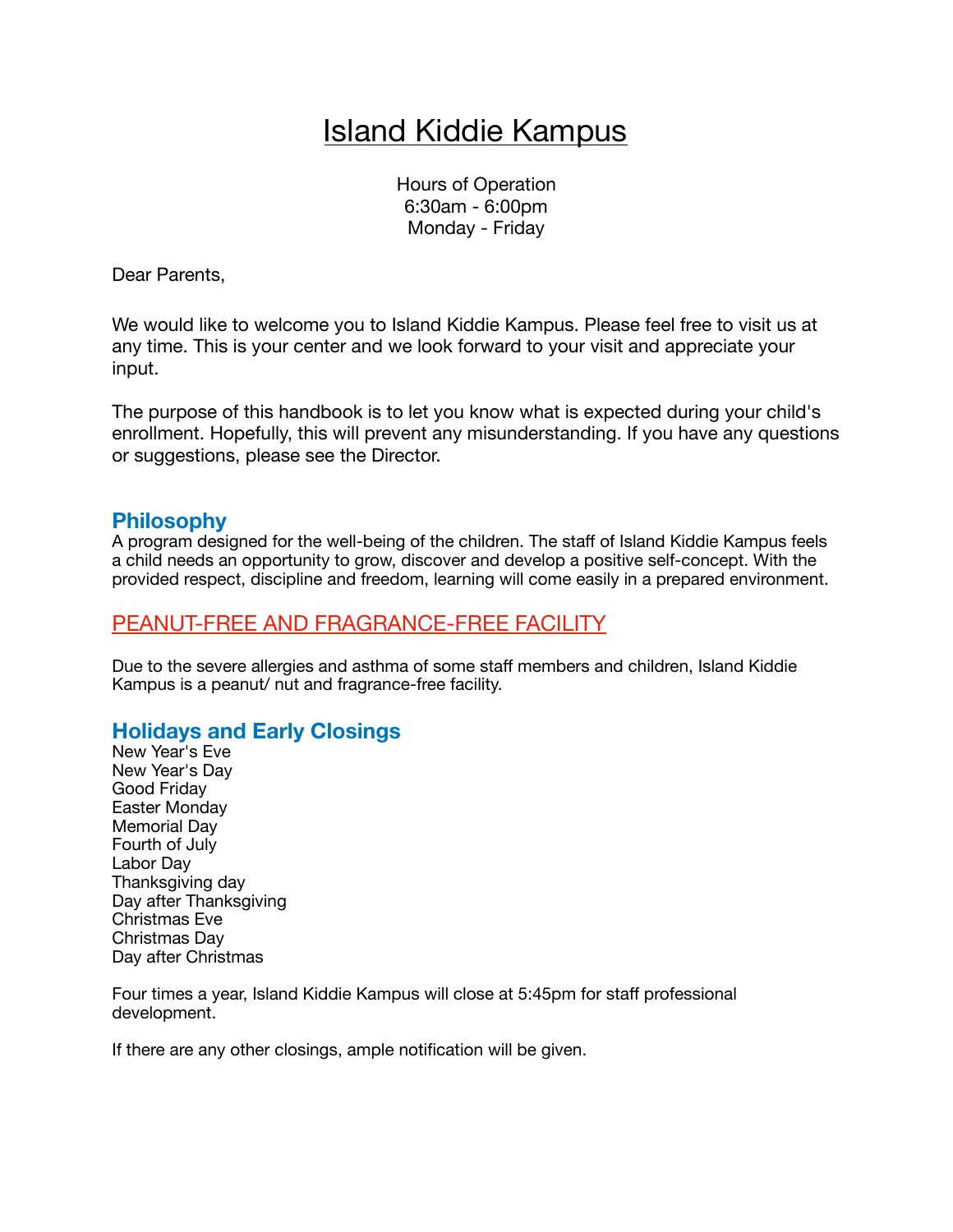# **General Information**

# **Enrollment Forms**

The forms listed below must be completed and turned in to the Director before the child is to attend the first day of school.

- 1. Enrollment Application
- 2. Child Information Card required by the Family Independence Agency
- 3. Child information Sheets
- 4. Health Form Immunization record and physical appraisal with a **physician's signature**. CHILDREN WHO HAVE NOT COMPLETED THE REQUIRED IMMUNIZATIONS WILL BE

REQUIRED TO GET AN **IMMUNIZATION WAIVER FROM THE HEALTH DEPARTMENT**.

- 5. Health Insurance Information required by First Responders in case of a medical emergency
- 6. Sun safety Permission Form
- 7. Parent Handbook Agreement
- 8. Child Placement Contract
- 9. Release Form or Refusal Form
- 10. Attendance Policy

## **Arrival/ Departure**

The doors to the Center are secured. You must use the Call button to gain entrance. Parents must accompany the child into the Center, sign in at the check-in kiosk and make sure the child feels comfortable in their classroom.

Only the Parent or an authorized release person (See Child Information Card) will be allowed to pick up your child.

Please notify the office if someone other than an authorized person will be picking up your child. Identification will be requested.

When leaving with your child, please sign out at the kiosk. **You will be charged \$5.00 each time you DO NOT sign you child in or out.**

### **Parking**

Please use the parking lot

# **Scheduled Attendance Agreement**

Our program is licensed by the State of Michigan and we are required to have staff available for the number of children attending each day. Program costs are based on your child's expected attendance, therefore, there are no credits or refunds for absences.

# **Schedule**

Island Kiddie Kampus is **NOT** a "drop-off" facility. A minimum of two days per week is required for enrollment. Upon registration, you are required to give the Manager your child's attendance schedule with arrival and departure times. Your cooperation in maintaining this schedule is your responsibility. If a change in schedule is needed, you must inform the office at least one week prior to the change.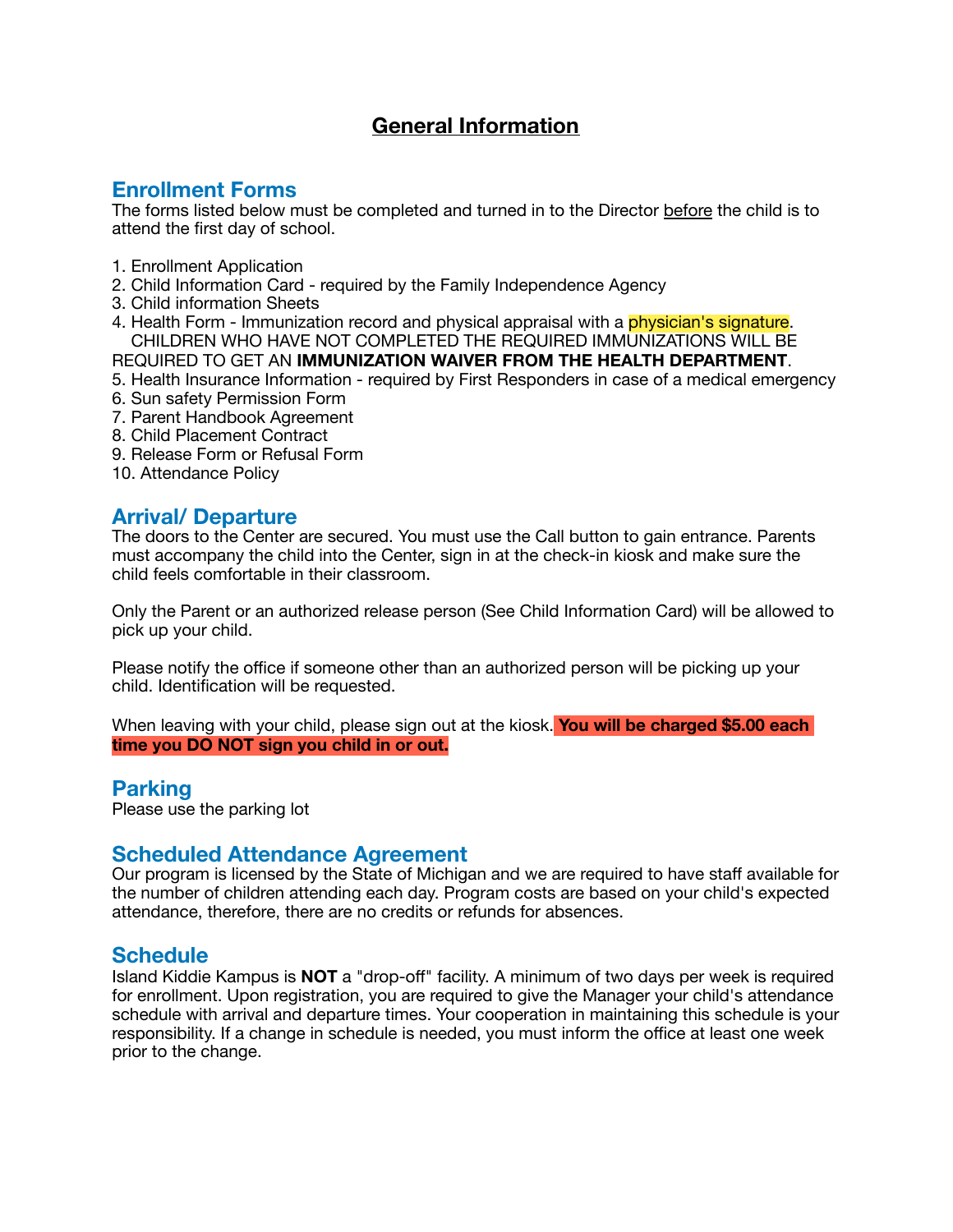# **Registration Fee**

A registration fee of \$75.00 for one child or \$95.00 per family is to be paid at the time of registration. This fee is **non-refundable** and **does not** go toward your tuition.

### **Tuition Payments and MyProcare**

The first month's tuition is due upon registration. The following monthly payments options that will be accepted are as follows:

**Monthly Payments:** Due on the 1st of the Month. A late fee of \$35.00 will be charged on the 2nd of that Month.

**Bi-Monthly Payments:** Due on the 1st and the 15th of the Month. A late fee of \$35.00 will be charged on the 2nd and 16th of that Month.

We accept cash, check, money orders, cashier's checks, debit cards, ACH(e-Check), autodraft payments, VISA, Mastercard, Discover and American Express. Payments can be made online through MyProcare or using the Check-In/ Check-Out kiosk across from the Office. The kiosk processes credit cards only.

There is a 2% processing fee for all credit cards.

#### **Check-In/ Check-Out**

When you arrive at Island Kiddie Kampus for drop off or pick up, stop at the kiosk located across form the Office to sign-in or sign-out your child/ children for the day. Again, **failure to sign your child either in or out will result in a \$5.00 charge.**

#### **Early Arrival and Late Pick Up Fees**

If additional time is needed before or after your scheduled time, a fee of \$7.50 per 1/2 hour will apply.

### **After Hours Pick Up Fees**

If you fail to pick up your child/ children by 6:00pm, an \$11.00 fee will be charged to your account. you will also be charged \$2.00 per minute.

### **No Call Drop Off Fees**

If you bring your child/ children in on an unscheduled day without a prior agreement with the Office, a charge of \$45.00 per child will be added to your account.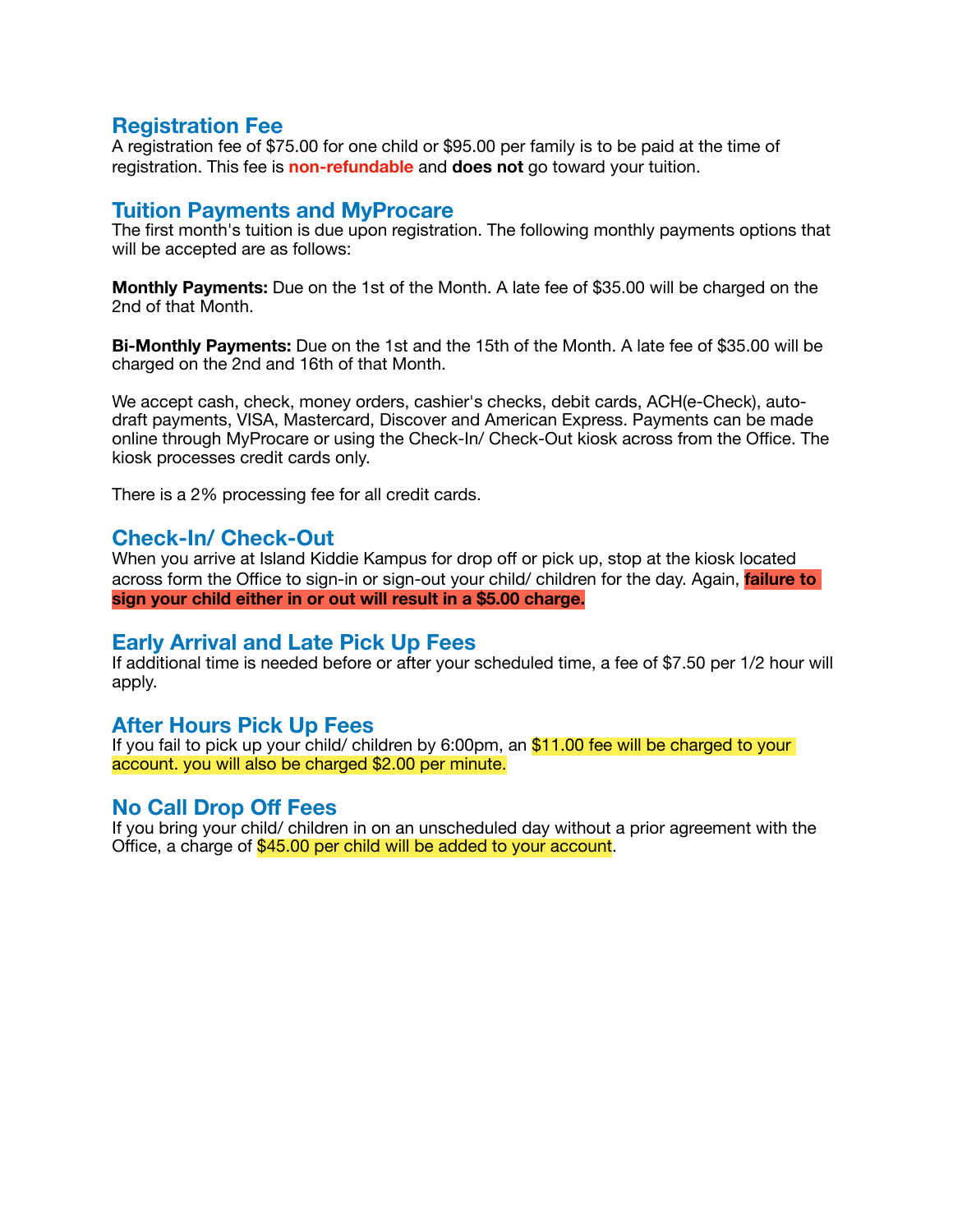# **Annual Supply Fees**

Supply fees are due at the time of registration. These fees are **non-refundable**.

## **School Age, Preschool and Pre-Preschool:**

| School Year:   | \$125.00 per child |
|----------------|--------------------|
| Summer (only): | \$55.00 per child  |

#### **Toddler:**

| School Year:   | \$110.00 per child |  |  |
|----------------|--------------------|--|--|
| Summer (only): | \$50.00 per child  |  |  |

# **Tuition Schedules** (per week pricing)

| <b>Infants and Toddlers</b>     | 5 Days   | 4 Days   | 3 Days   | 2 Days   |
|---------------------------------|----------|----------|----------|----------|
| Half Day 9:00am - 12:00pm       | \$146.00 | \$129.00 | \$101.00 | \$74.00  |
| Full Day (6 hours)              | \$174.00 | \$160.00 | \$142.00 | \$101.00 |
| Full Day (9 hours)              | \$210.00 | \$188.00 | \$158.00 | \$118.00 |
| Extended Day (9+ hours)         | \$260.00 | \$208.00 | \$170.00 | \$127.00 |
| <b>Pre-Preschool</b>            | 5 Days   | 4 Days   | 3 Days   | 2 Days   |
| Half Day (9:00am - 12:00pm)     | \$121.00 | \$106.00 | \$86.00  | \$63.00  |
| Full Day (6 hours)              | \$153.00 | \$142.00 | \$122.00 | \$94.00  |
| Full Day (9 hours)              | \$190.00 | \$163.00 | \$141.00 | \$106.00 |
| Extended Day (9+ hours)         | \$216.00 | \$184.00 | \$151.00 | \$117.00 |
| <b>Preschool and School-Age</b> | 5 Days   | 4 Days   | 3 Days   | 2 Days   |
| Half Day 9:00am - 12:00pm       | \$110.00 | \$94.00  | \$76.00  | \$58.00  |
| Full Day (6 hours)              | \$145.00 | \$123.00 | \$98.00  | \$74.00  |
| Full Day (9 hours)              | \$185.00 | \$144.00 | \$116.00 | \$84.00  |
| Extended Day (9+ hours)         | \$190.00 | \$159.00 | \$136.00 | \$91.00  |

**Summer Tuitions are the same**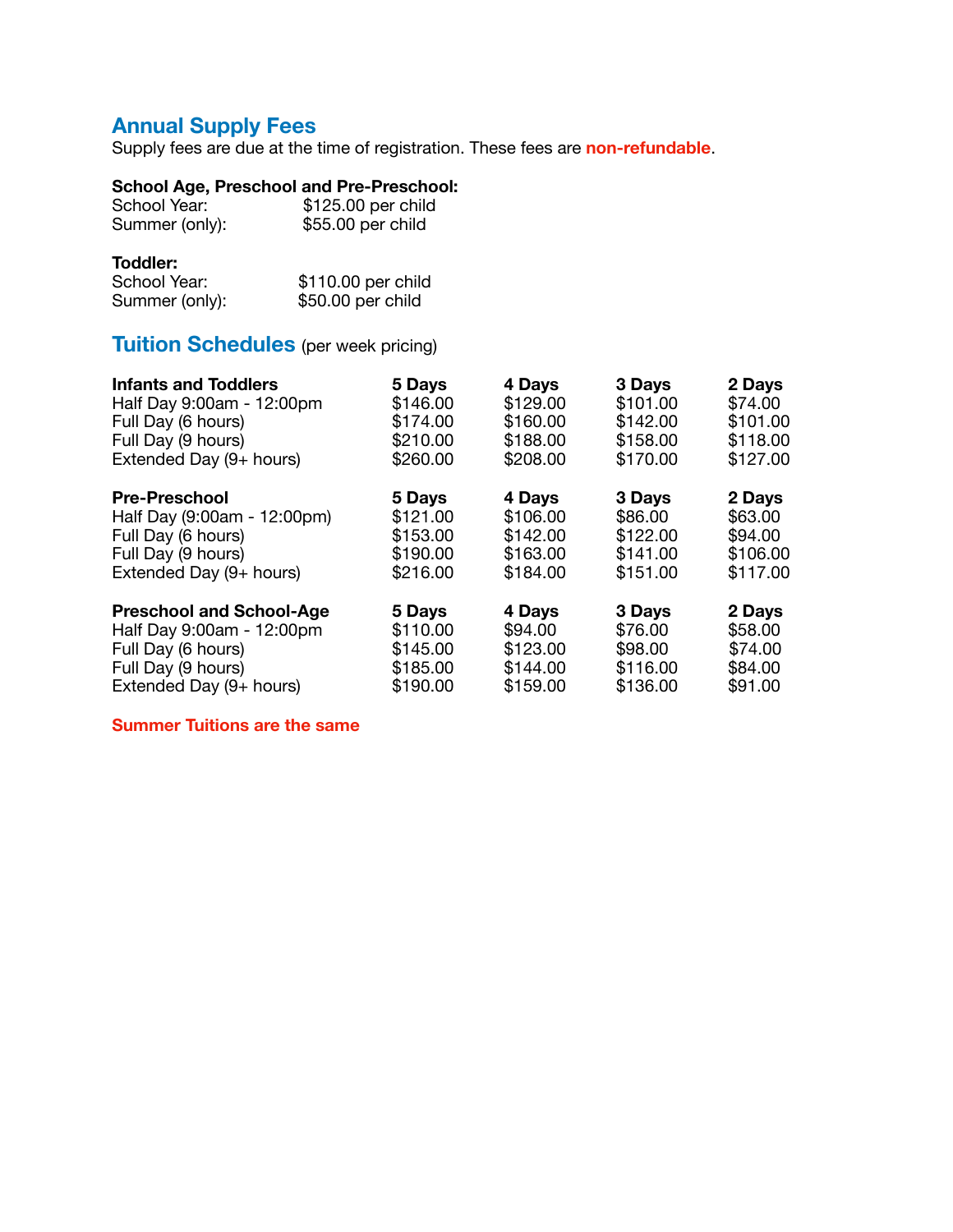# **Lunch and Snacks**

Nutritious snacks will be provided for the children in the morning and the afternoon.

Lunch will be provided by the Parents. Please remember to keep the portions child-sized and nutritious. Lunches must meet the State Nutrition Guidelines.

Some foods may NOT be allowed in the classroom due to food allergies. If applicable, a list with these food items will be posted outside of your child's room.

#### **All lunches must be ready to eat. We do not prepare Easy-Mac or other similar foods.**

Parents of infants ages birth to 12 months must provide food and beverages appropriate for their individual nutritional requirements, developmental stages and special dietary needs, including cultural preferences, in accordance with the food agreement.

The Center will support and accommodate breastfeeding. Expressed breast milk shall arrive in clean, sanitary, ready-to-feed **assembled** bottles labeled with the child's full name and bearing date of collection. It will immediately be stored in the refrigerator until used or returned at the end of the day.

Formula and milk shall be furnished daily to the center in clean, sanitary ready-to-feed assembled bottles. Formula, milk and food shall be covered and labeled as to the contents, date, the child's full name and the date of opening when applicable. Formula, milk and perishable foods shall be refrigerated until it is used or returned at the end of the day.

Bottles are warmed in a bottle warmer and food is warmed in the microwave. All items ll be tested for a safe temperature before feeding. Bottles will never be propped or used in or on sleeping equipment.

Caregivers shall hold infants unless they are able to hold their own bottle. After a bottle is warmed, the time between feeding and discarding unused portions is never more than one hour. Food will be served from a dish, not from the factory sealed container.

### **Birthdays**

Parents are welcome to send cookies, cupcakes or a cake to share with their children's friends. Please let your child 's teacher know in advance that you would like to bring a treat. The food allergy list must be checked first o make sure the treat can be brought into the classroom

#### **Nap Time** (Full Day Children)

Per the State of Michigan's regulations, a rest time is scheduled every afternoon for children who are in attendance for a six (6) hour schedule or more for an hour and a half. The children rest on cots. Island Kiddie Kampus will provide a cot and sheet ONLY. Parents are required to supply a travel sized pillow and blanket. **These items must be marked with your child's name.** The bedding will be sent home every Friday to be washed and is to be returned on Monday.

### **Toys from Home**

In accordance with the School's philosophy, we ask that your child does not bring any toys to school. We are not responsible for lost or broken toys.

They can however, bring a stuffed animal or favorite blanket for nap time.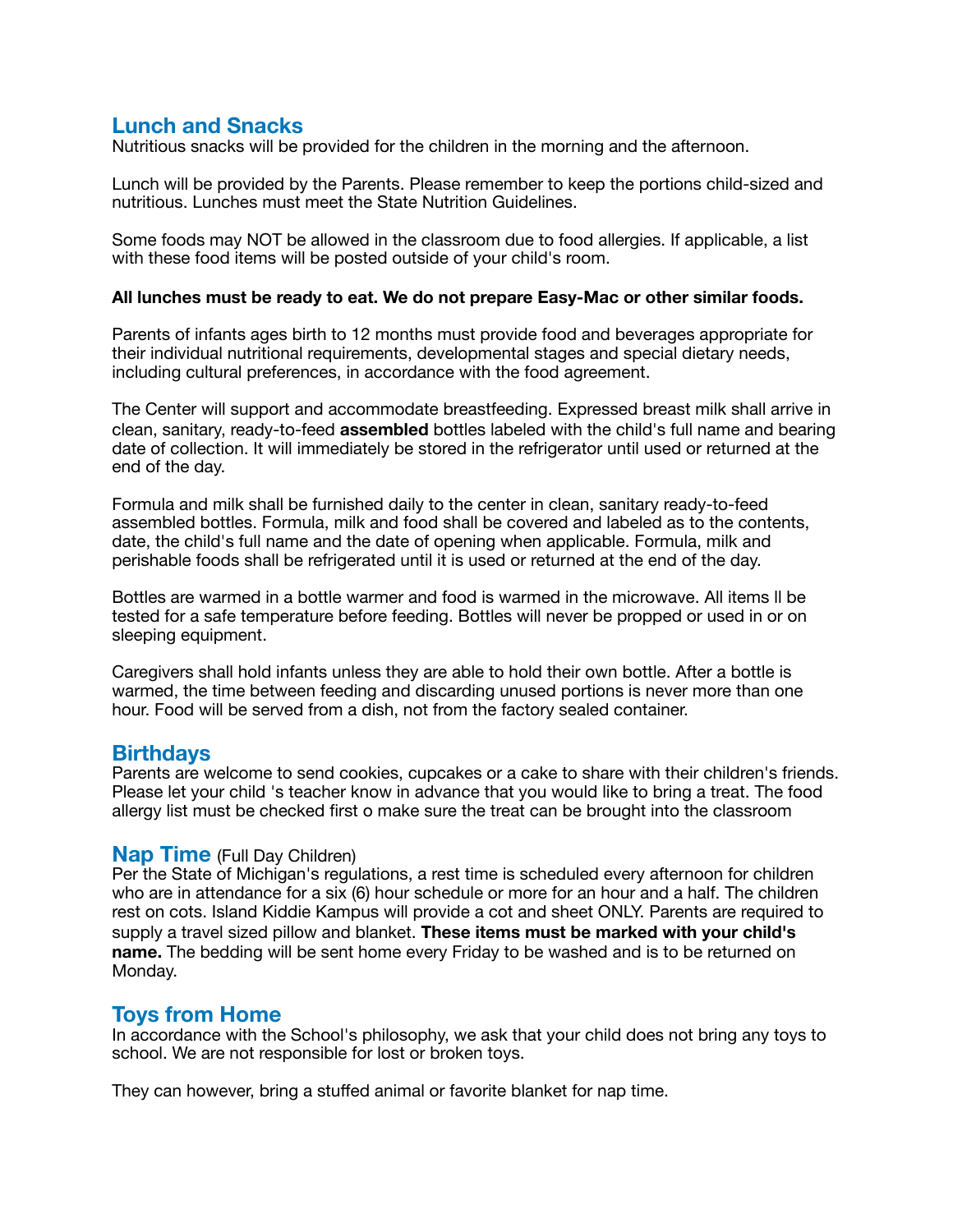# **Clothing**

Because of the wide range of activities, it is recommended that children be dressed in washable, comfortable clothing. Plastic aprons are provided for art and water activities.

Clothing should be easy for the children to undo for toilet needs. We ask that the children have an extra set of clothing (marked with their name.) The extra clothes will be kept in the child's basket.

Time is spent outdoors when weather permits. Please make sure the children are dressed appropriately. All outerwear items are to be marked with your child's name. Boots may **not** be worn in the classroom. Please send shoes with your child. Sandals should be securely attached to the feet. Flip Flops are not acceptable footwear.

# **Physical Activity and Outdoor Play Policy**

Island Kiddie Kampus recognizes the importance of physical activity for young children. Implementation of appropriate physical activity practices supports the health and development of children in care as well as assisting in established positive lifestyle habits for the future.

All children birth to 12 years of age have ample opportunities to develop and practice gross motor and movement skills appropriate for their age. Every day, active play includes moderate to vigorous activities such as rolling, crawling, scooting, running, climbing, dancing, hopping, galloping, skipping and jumping. Daily active play involves a combination of structured and free play.

Children play outdoors except when weather or air quality poses a significant health risk; defined as a wind chill factor at or below 25 degrees Fahrenheit and a heat index at or above 90 degrees Fahrenheit.Scheduled outdoor play activities and times may be shortened when conditions approach these limits.

As appropriate for the weather, families must provide outdoor clothing that keeps their child dry and comfortable such as a raincoat, warm coat, boots, snow pants, mittens and hats for cold weather or days when precipitation is expected. For sunny days, children must have lightweight clothing that is sun protective and sunscreen that is applied each time the child goes outside. Sunscreen is not used on infants under 6 months old.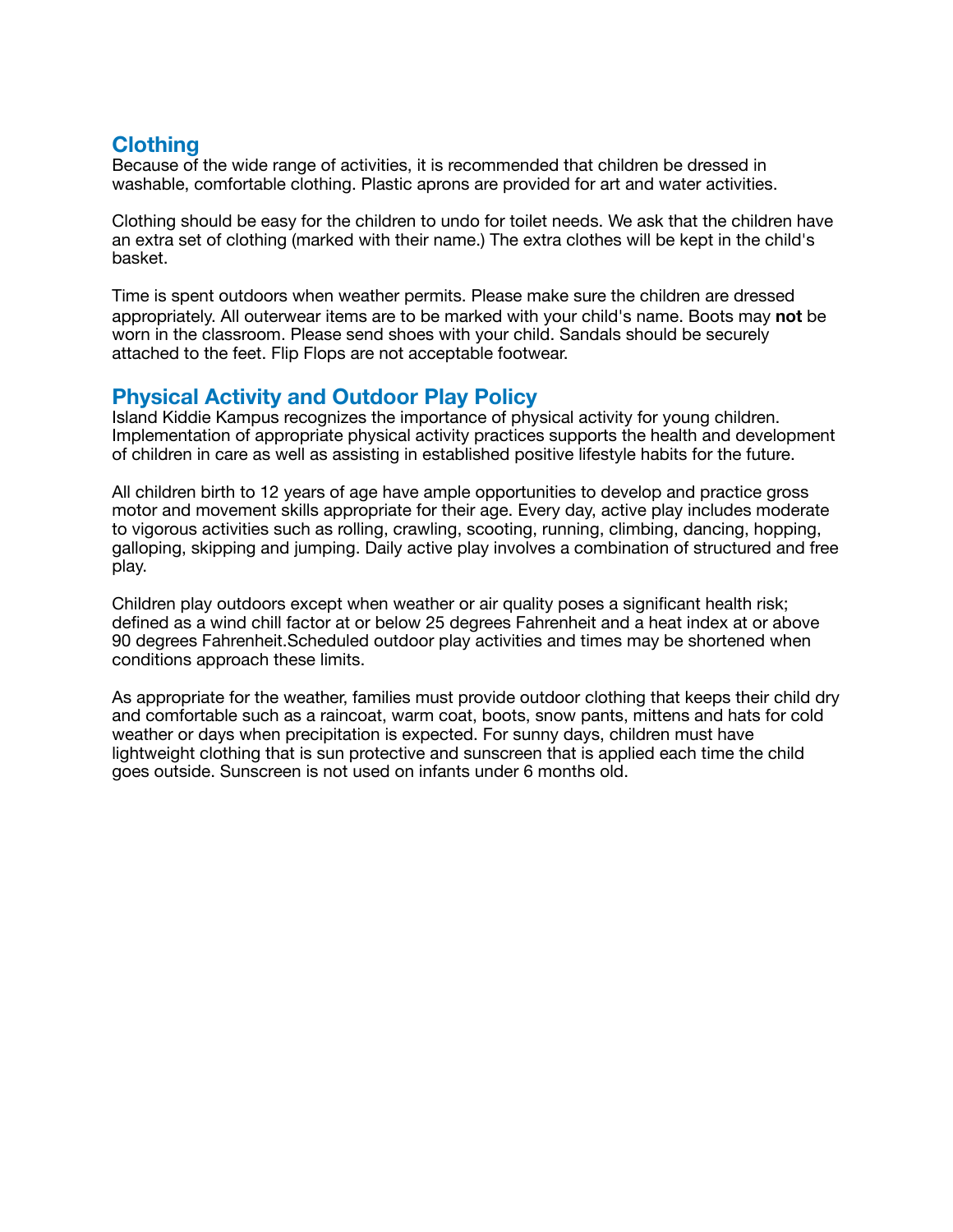# **Illness and Injury Policy**

Infectious diseases and injuries are common occurrences among children and staff members who care for them. To ensure the continued good health of everyone at the schools, Island Kiddie Kampus Child Development Center, Inc. has the right to temporarily deny any child admittance to the school for reasons of obvious illness or to request early departure should symptoms become apparent during the course of the day. Any child who seems unable to participate in our program for any reason will be sent home. We realize that most of you are working parents and we do try to accommodate you as much as possible. However, for the health and well-being of the children in our care and our staff, we feel it is vital to maintain a strict wellness policy. We ask for parents to assist by keeping sick children at home. We do take into consideration your physician's recommendations nevertheless, it is up to our discretion when your child may return to school.

At Island Kiddie Kampus Child Development Center, Inc. keeping your child and our staff safe and healthy is a top priority. Our program recognizes the importance or implementing the best practices and procedures when dealing with acute illnesses/ injuries to ensure these top priorities while under the care of our program.

Policies must clearly state the procedures to follow to make decisions about when to exclude, when attendance is permitted and when those who have been excluded may return.

During the Winter, many children have a common respiratory illness (cold) and do not need to be excluded from the program unless their condition meets the exclusion criteria specified in these policies. This procedure is not only to protect your child but is also for the protection of ALL children and staff at Island Kiddie Kampus Child Development Center, Inc.

#### **1. Criteria for Excluding Children Who are Acutely Ill or Injured**

**a. Ability to Participate:** The child's condition prevents the child from participating comfortably in activities that the facility routinely offers for children who are well or children who are mildly ill or injured.

**b. Need for more Care:** The condition requires more care than teachers caregivers can provide without compromising the needs of the other children in the group.

**c. Risk to Others:** Keeping the child in care poses an increased risk to the child or other children or adults with whom the child comes in contact as defined in Managing Infectious Diseases in Child Care and Schools.\*

[\\* https://ebooks.aappublications.org/content/managing-infectious-diseases-in-child-care-and](https://ebooks.aappublications.org/content/managing-infectious-diseases-in-child-care-and-schools-4th-ed)[schools-4th-ed](https://ebooks.aappublications.org/content/managing-infectious-diseases-in-child-care-and-schools-4th-ed)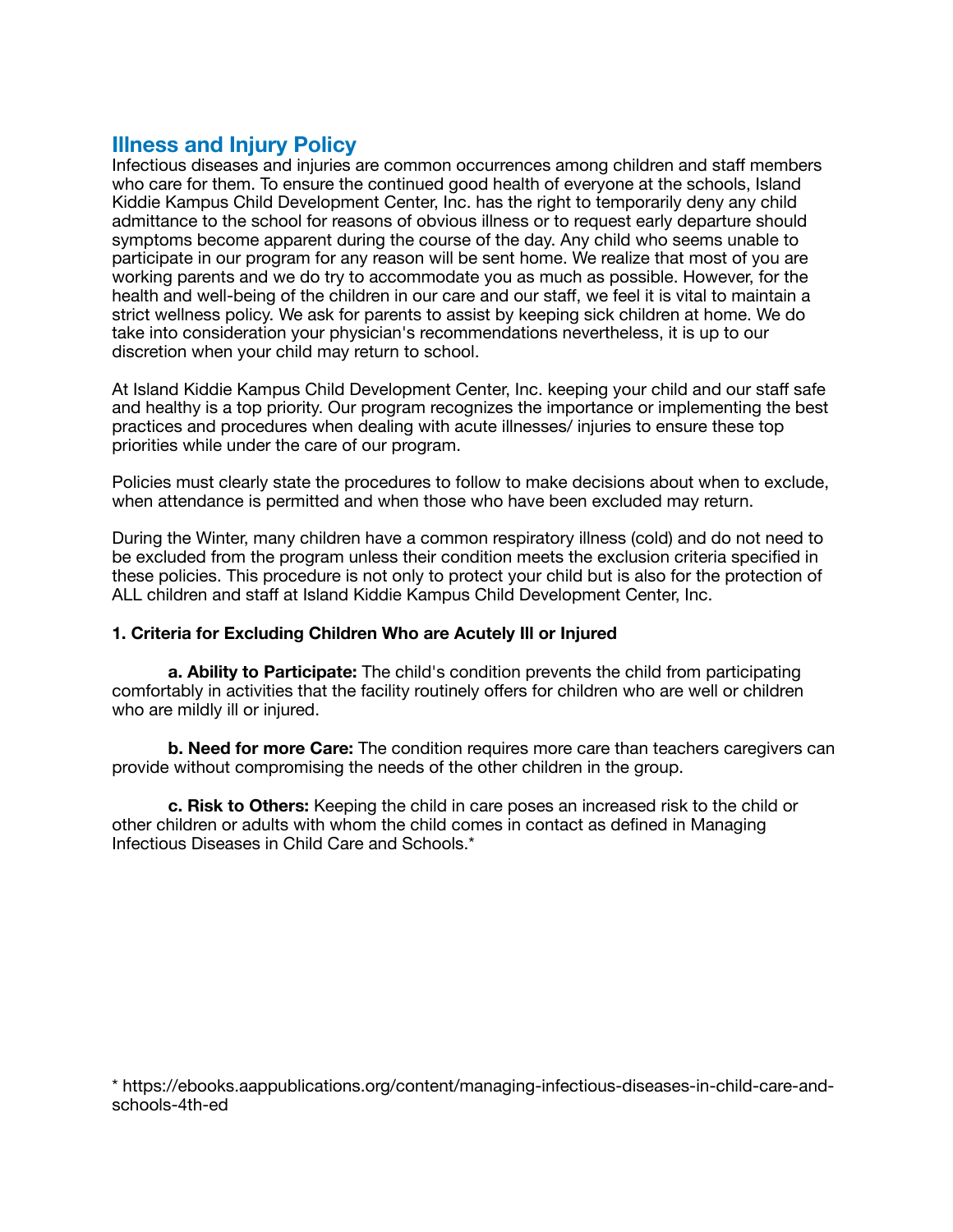# **Illness and Injury Policy Continued**

**2. Permitted Attendance and Care for Mild Illness:** The following conditions or symptoms do not require exclusion

- A cough **not** associated with an infectious disease (e.g. pertussis/ whooping cough) or a fever (temperature of 100 degrees Fahrenheit axillary/ in an armpit)
- Watery, yellow or white discharge or crusting eye discharge without fever, eye pain or eyelid redness.
- Yellow or white eye drainage that is not associated with pink or red conjunctiva (i.e. whites of the eyes.)
- Non-contagious rash without fever and behavioral changes.
- Thrush (i.e. white spots or patches in the mouth or on the cheeks or gums.)
- Fifth disease (slapped cheek disease, parvovirus B19) once the rash has appeared.
- Cytomegalovirus infection
- Chronic Hepatitis B infection
- HIV infection
- Children who had diarrhea and are now able to confine their stool to the toilet or diaper may return to care. For infectious organisms, exclusion is required until certain guidelines have been met. These agents are not common and teachers/ caregivers usually do not know the cause of most cases of diarrhea.
- children with chronic infectious conditions that can be accommodated in the program according to the legal requirements of Federal law in the Americans with Disabilities Act. The Act requires that child care programs make reasonable accommodations for children with disabilities and/ or chronic illnesses considering each child individually.

#### **3. Common Cold Policy**

- **•** Children suffering from a common cold will be assessed on an individual basis
- **•** Factors of consideration include the developmental level of the child in congruence with our ability to limit the spread of germs.
- **•** The younger the child, the more difficult it is to keep the spread of germs down. For example: hand to face contact, mouthing of toys, uncontrolled nasal discharge, uncovered sneezing and coughing, etc.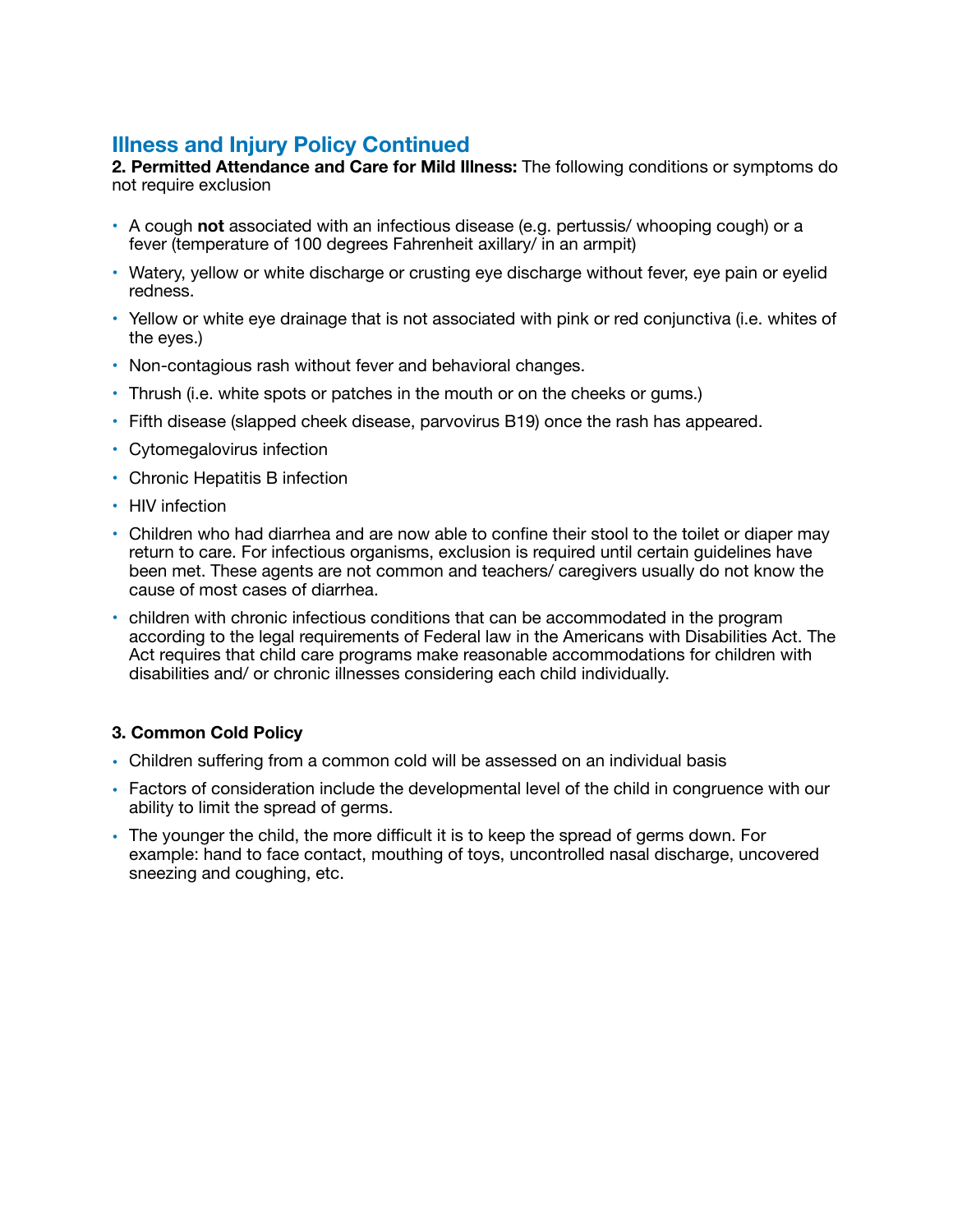# **Illness and Injury Policy Continued**

#### **4. Medication Administration Policy**

Medications both prescription and over the counter are rarely given at school; the only exceptions involve special or serious problems where it is deemed absolutely necessary by the physician that the medication be given during school hours. The parent is urged, with the help of your child's physician, to work out a schedule of giving medication at home, outside of school hours whenever possible.

#### **If medication is to be administered school, ALL of the following conditions must be met**

1. A prescription from a licensed physician/ dentist specifying the condition for which the medication is to be given, the name, dosage, route, side effects and specific instructions for emergency treatment must be on file at the school. School staff is not authorized to determine when an "as needed" medication is to be given.

2. Specific instructions are necessary.

3. A signed Medication Permission form from the parent/ legal guardian must be on file at the school.

- 4. Medication must in the child's original, labeled pharmacy container, written in English.
- 5. All liquid medications must be accompanied by an appropriate measuring device.
- 6. A separate form is required for each medication (see the Office for the forms)

### **Immunization Policy**

Routine preventative health services for children and sdults promote health and reduce diseases. Infants and toddlers have many developmentally appropriate behaviors that make it easy for them to infect themselves and others (i.e. touching things in the environment and putting their hands in their mouths.) Therefore, updated vaccinations are a very important component of preventative health care.

Checking and promoting the well-being of each child under the care of our program insures that each child is able to participate fully in a quality program. We are committed to working with the parents/ legal guardians of the children under our care, along with he health care system to promote the administration of immunizations for the children, all families and staff and volunteers involved with our program. We commit to supporting immunizations in order to minimize and prevent the occurrence of vaccine preventable diseases.

1. All children enrolled in our program must receive vaccinations according to the current schedule published on the Center for Disease Control ([www.cdc.gov/](http://www.cdc.gov/)vaccines) and/or the American Academy of Pediatrics ([www.aap.org/immunizations\)](http://www.aap.org/immunizations)) websites, unless the child has a documented medical or other legally allowable exception.

2. Annually, the Director or Designee will check the website for any updates to recommended immunization schedules and make available to parents/ legal guardians copies of the new schedules. In addition the Director will have available resources to assist parents/ legal guardians when asked.

3. At the time of enrollment, a child must have one of the following:

 a. A certificate showing the child has received updated vaccines recommended under the current CDC schedule.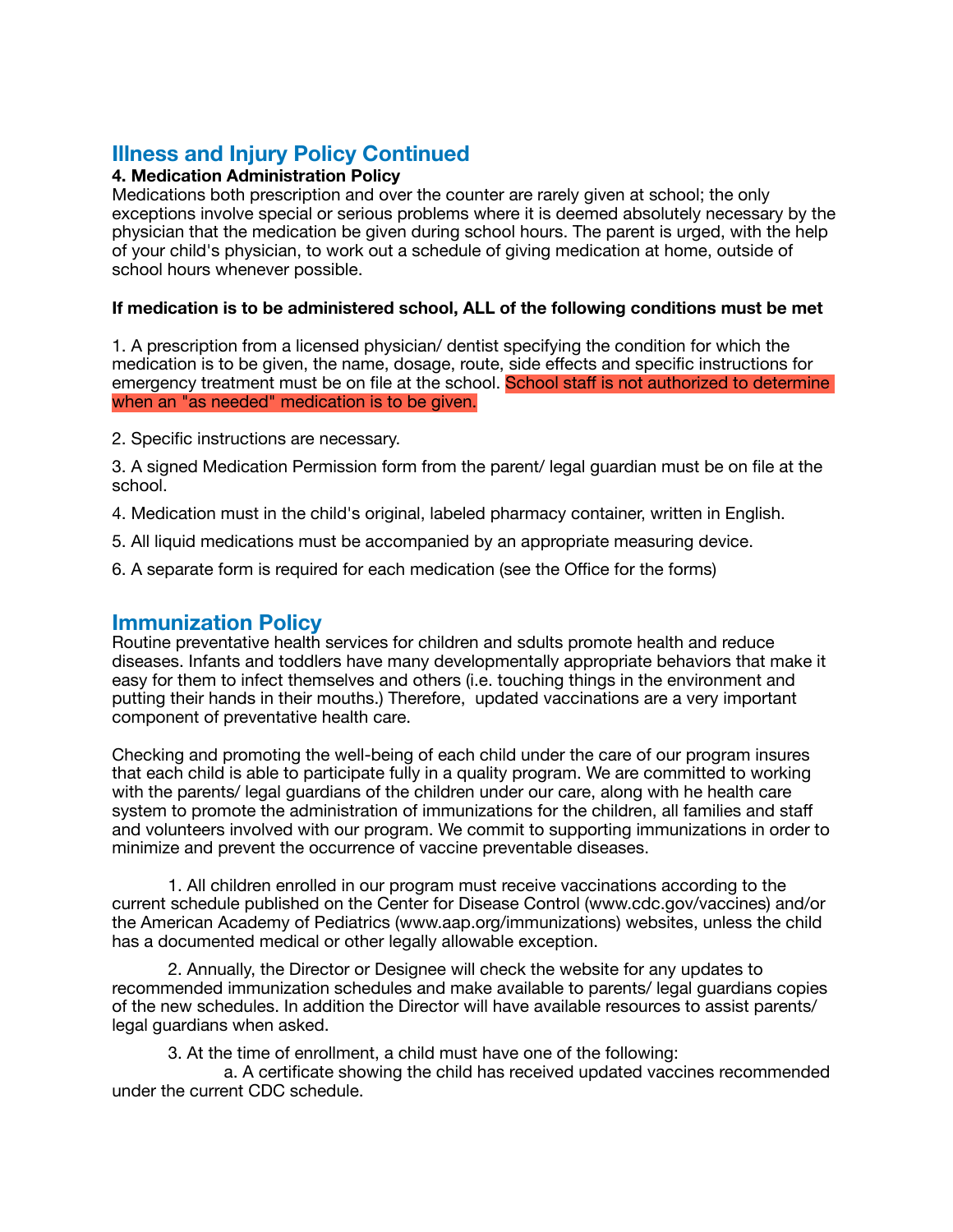b. A certificate showing a minimum of one dose of each immunizing agent and a plan for catching up on the required doses signed by the local Department of Public Health or s licensed health care provider.

 c. A copy of a waiver for un-immunized children from the Health Department. A signed statement from the child's primary health care provider documenting the reason for a temporary or permanent medical exemption should be provided by the parent and kept in the child's file. If immunizations are not to be administered because of the parent's/ legal guardian's religious or philosophical beliefs, a legal exemption with a notarized waiver from the Health Department will be provided by the parent/ legal guardian to be placed in the child's file.

4. If a child's immunizations were not up to date at the time of enrollment and the child has been in attendance for four months, an updated certificate showing completion must be signed by a health care provider and submitted by the parent or legal guardian and kept in the child's file.

5. Upon enrollment and maintained annually, the parent or legal guardian is to submit to the program a signed copy of the most current immunization record or insure a valid waiver is on file.

6. If a child under our care is not up to date on their immunizations, as evidenced by a signed certificate or has submitted a valid exemption, the Director/ Designee will issue a written reminder to the parent/ legal guardian. If three (3) written reminders within a three (3) month period do not result in the resolution of the issue, the child will be discharged from the program.

7. Staff members will encourage every family to obtain annual influenza vaccines for themselves and their children.

8. If a vaccine-preventable disease to which children are susceptible occurs in the facility and potentially exposes the un-immunized children who are susceptible to that disease, the local health department will be consulted by the Director/ Designee to determine if that child should be excluded for the duration of the possible exposure.

9. Staff and Volunteers are required to be fully immunized and follow the same practices as listed above for the children.

10. The program Director/ Designee will report all immunizations to the Michigan Department of Health and Human Services for all children enrolled by October 1st of each year.

# **Communication of Absences/ Safety of Children**

#### **1. Notify the school if your child/ children will be absent**

- 2. Failure to notify the school will result in an inability to credit your account
- 3. A second occurrence may result in the child being withdrawn from the program.
- 4. In the case of a missing child, notify the school as soon as possible (time is of the essence)

# **Discipline**

Positive methods of discipline with respect, caring and consistency are used to encourage selfcontrol, self-direction, self-esteem and cooperation. The following techniques are used for the purpose of changing inappropriate behavior and modeling.

a. Setting clear, consistent and age appropriate limits in each classroom.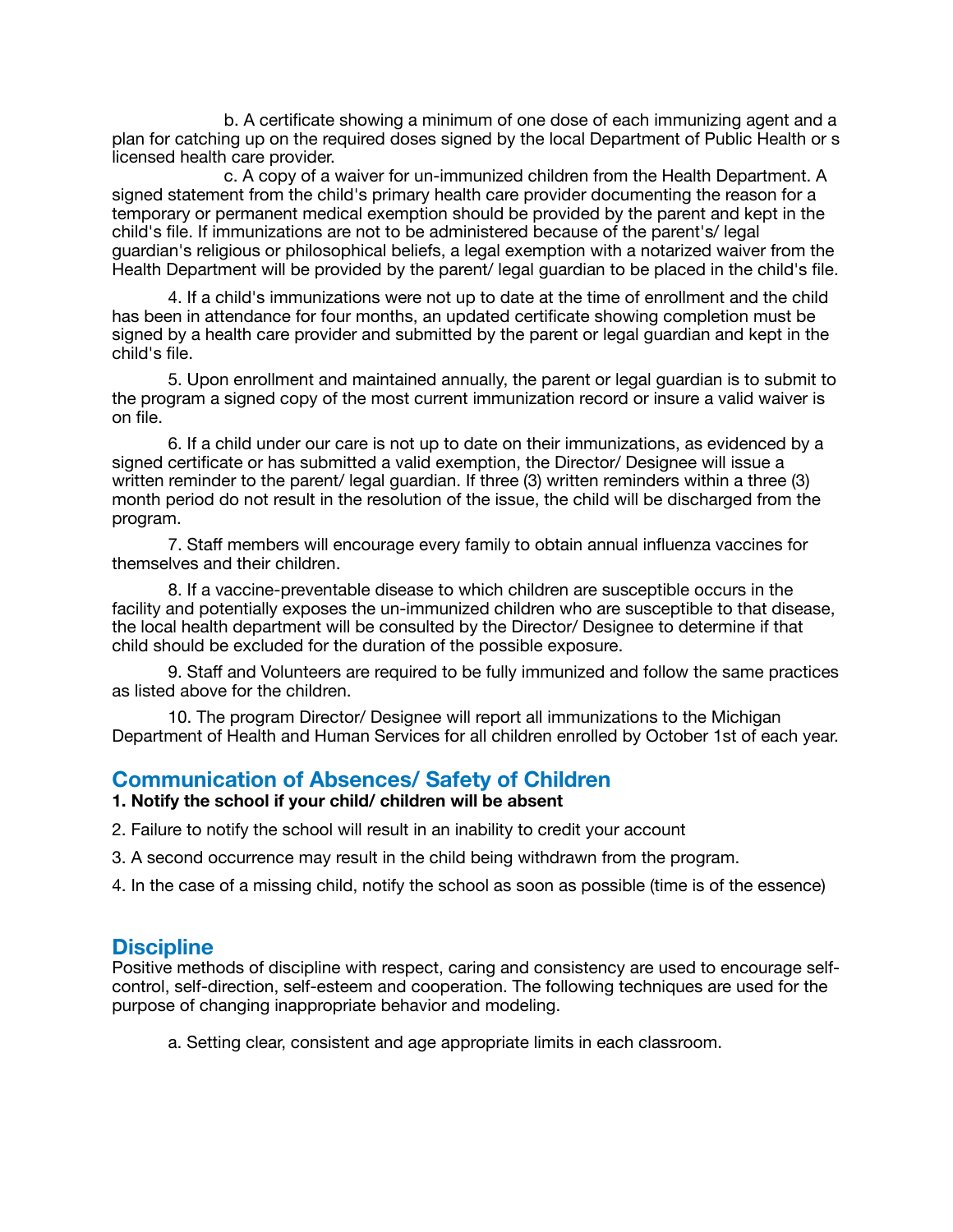b. Encouraging children from Toddlers through School Age to take responsibility for their own actions through the use of logical consequences. For example, "When you poured water on the floor, it got wet. Please use a paper towel to clean it up."

c. Using clear, calm and low voice with the children to represent the appropriate voice level to be used. This same technique is used to modify language and behavior.

d. Redirecting the child to more appropriate activities.

e. Helping children to resolve conflict through communication. Teaching them how to use their words to express their feelings. This will enable them to resolve conflict on the own.

f. Using "time-out" very sparingly when the child has repeatedly challenged authority or intentionally injured another child. The child will sit for one minute per their age in years.

### **Procedure for Dealing with Difficult Behavior**

The first offense, the parent/ legal guardian will receive a written behavior report.

The second offense, the parent legal guardian will receive a written report and the child will be suspended one day (paid.)

The third offense, the parents/ legal guardian will receive a report and the child will receive a one-week suspension (paid.)

The fourth offense, the child will be permanently withdrawn from the program.

Difficult Behavior List:

 Hitting another child or teacher Kicking another child or teacher Biting another child or teacher Spitting at another child or teacher Uses foul language Purposely destroying school or another person's property Willfully runs away from a staff member Exposes themselves to another child A child repeatedly exhibits non-cooperative behavior and typical behavior 

management techniques have not reduced the behavior

#### **Weather**

Island Kiddie Kampus will make every effort to be of service to you during bad weather. Please keep in mind that the staff may have just as much trouble getting to school as you will have getting to work. Please be patient and understand.

School closings due to weather conditions, power outages or other uncontrolled circumstances not caused by Island Kiddie Kampus are not considered a credit on tuition.

In the event that one school is closed and the other is open (e.g. Southgate is closed but Riverview is open) parents may take their children to the open location.

14525 Sibley Rd.<br>Riverview, MI 48193

Island Kiddie Kampus (Riverview) Island Kiddie Kampus (Southgate) Southgate, MI 48195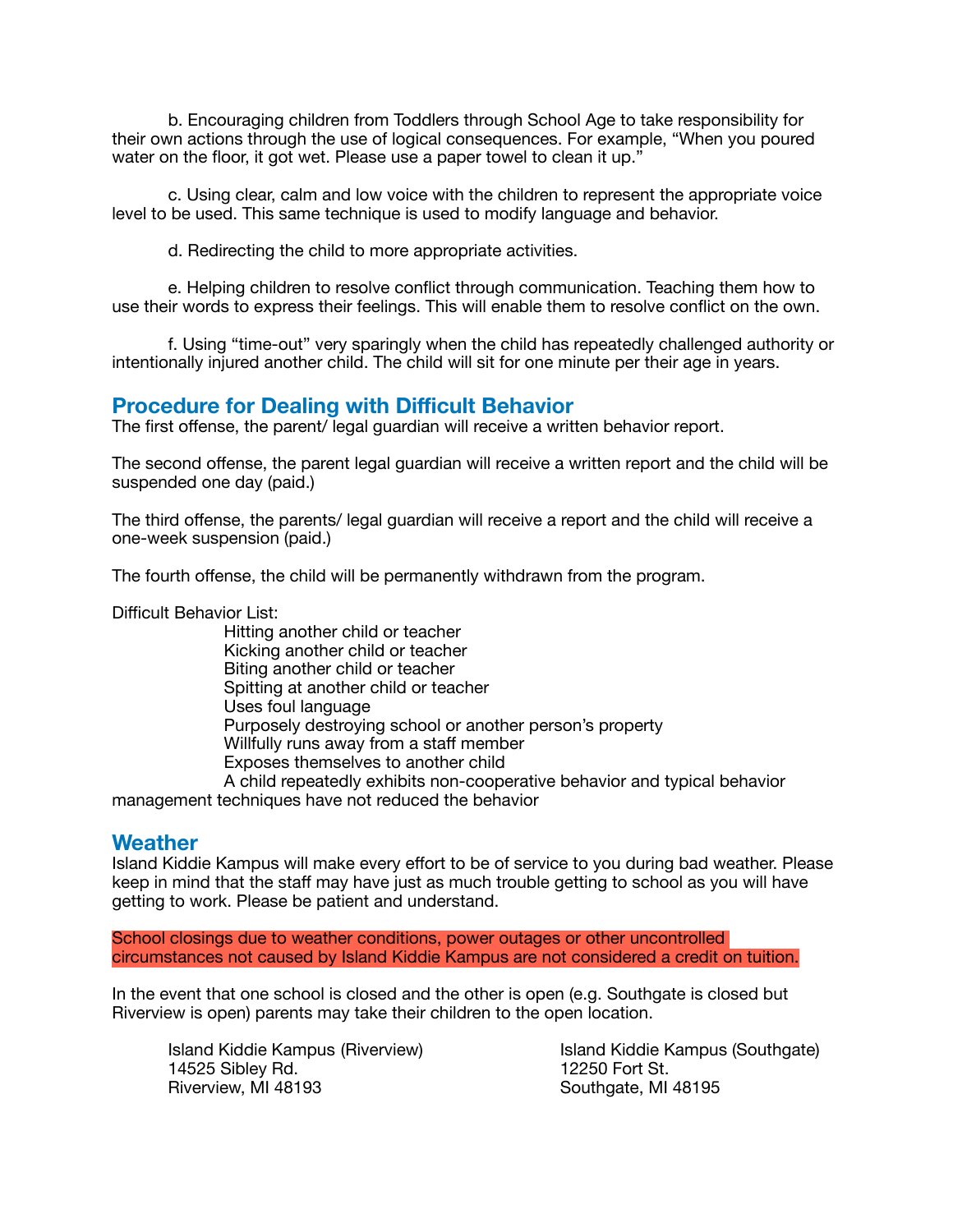If classes are cancelled after school has begun due to weather and/or emergencies, parents will be contacted to make arrangements to pick up their children.

School closings will be listed on the local news channels and radio stations. The listing will be under Island Kiddie Kampus, not public school listings.

#### **Monthly Newsletter**

A monthly newsletter will be placed in your child's mailbox. The newsletter will contain important information regarding curriculum, social events, special dates for the month, pictures day, field trips and holiday closings.

#### **Conferences**

An assessment of your child's/ children's progress will be created during the school year. We are happy to set up a conference time for you to discuss your child's/ children's progress. Conferences are scheduled between 12:00pm and 2:00pm or after 4:00pm. Please avoid discussing assessments upon arrival or pickup; this interferes with the staff attending to their class.

## **Permission for Pictures**

At various times through the year, we would like to use pictures and video of the children for parent meetings, educational purposes or professional publications. These pictures and/ or videos will be used to show aspects of the child's growth, development and learning activities in the school. Island Kiddie Kampus maintains the highest standards of professional ethics in the use of such media. If you object to your child's image and sound being taken, please ask at the Office for an objection form that will be placed in your child's student folder.

# **Contact between Staff and Parents**

At no time is contact information to be exchanged between Island Kiddie Kampus staff and Parents. This includes ways of communicating with each other through social media, on any platform, by any means.

If personal information is exchanged between staff and parents, the staff member will be dismissed and the child/ children will be dismissed from the program immediately.

### **Withdrawal Procedure**

A withdrawal form is to be completed and turned into the office as soon as you are planning on removing your children from the program. A two (2) week notice is required in order to adjust payments. Without a two (2) week notice, you will be charged an amount equal to two (2) weeks of child care.

#### **Vacation Credit Days (ONLY with a 12-month enrollment schedule)**

As a courtesy of Island Kiddie Kampus, a vacation credit will be given according to your child's attendance schedule. A two (2) week notice is required to receive a credit. Without a notice, credit will not be given.

Vacation credit cannot exceed more than what is stated below. There is no vacation credit if your child/ children are enrolled for Summer attendance only.

Vacation credits cannot be used while your child is attending class. Please do not deduct vacation credit days from your tuition payment. Your credit will be processed to your account the following month by Island Kiddie Kampus.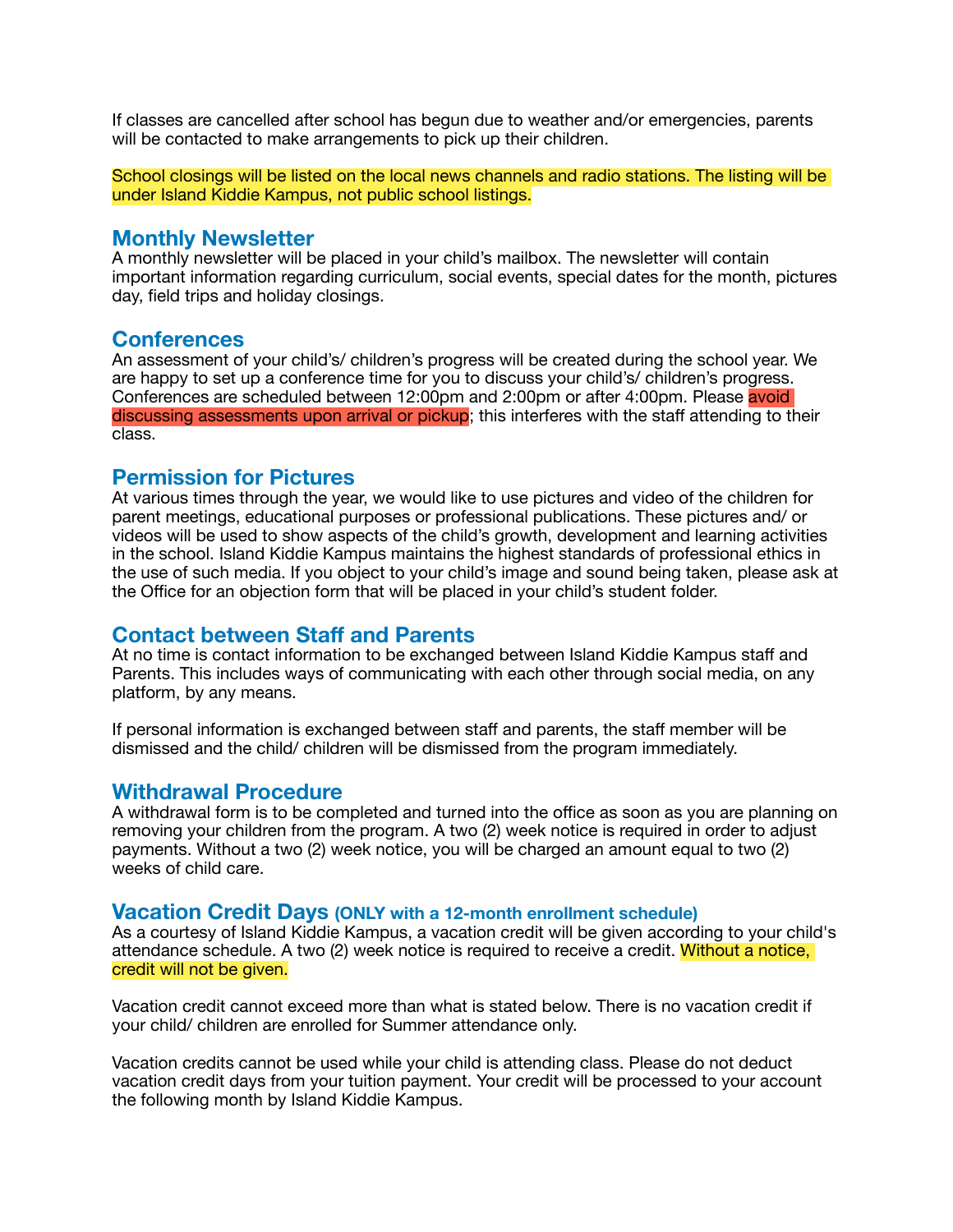Your scheduled vacation will be noted in the system. If additional vacation days are requested and the additional time exceeds the vacation credit, additional credit will NOT be deducted from the tuition payment.

#### **Vacation Credit Schedule**

- 5 days a week = 10 days vacation credit  $(12 \text{ month enrollment})$ <br>4 days a week = 8 days vacation credit  $(12 \text{ month enrichment})$
- 4 days a week = 8 days vacation credit  $\begin{array}{ccc} 4 & \text{days} & \text{12} \text{ month} & \text{enrollment} \\ 3 & \text{days} & a \text{ week} = 6 & \text{days} & \text{vacation} & \text{credit} \end{array}$
- 3 days a week = 6 days vacation credit  $(12 \text{ month enrollment})$ <br>
2 days a week = 4 days vacation credit  $(12 \text{ month enrichment})$ 2 days a week  $=$  4 days vacation credit
- 
- -

# **Emergency Procedures**

# **Tornado and Disaster Drill**

1. An alternating bell indicates a disaster drill.

2. The children are to seek shelter on the floor in the bathrooms. Students should bring up their knees, heads between knees with hands clasped behind the back of their necks.

3. Windows are to be opened by the teacher.

4. Two (2) short rings is the all clear signal.

## **Fire Drill**

- 1. The fire alarm is one (1) long horn.
- 2. One teacher holds the room door open.
- 3. Respond quickly but calmly to the fire alarm signal.
- 4. Do not stop to obtain coats or valuables.
- 5. All windows are to be closed.
- 6. The lavatory is to be checked for children.
- 7. Exit out the door with one teacher at the head of the line.
- 8. Teacher is the last to leave the room.
- 9. Listen for instructions NO LOUD TALKING.
- 10. Never return to the building for anything until the recall bell is sounded.

### **Fire**

- 1. Upon discovery, sound the fire alarm
	- a. The Lead Teacher will:
	- **•** Take a head count of their children, go to the predetermined location (follow route on chart)
	- **•** Take a roll call to account for all children
	- **•** Use an activity to keep the children calm and quiet
		- b. The Assistant will:
	- **•** Assist infant room out of the building.
	- **•** Check room and lavatories for children.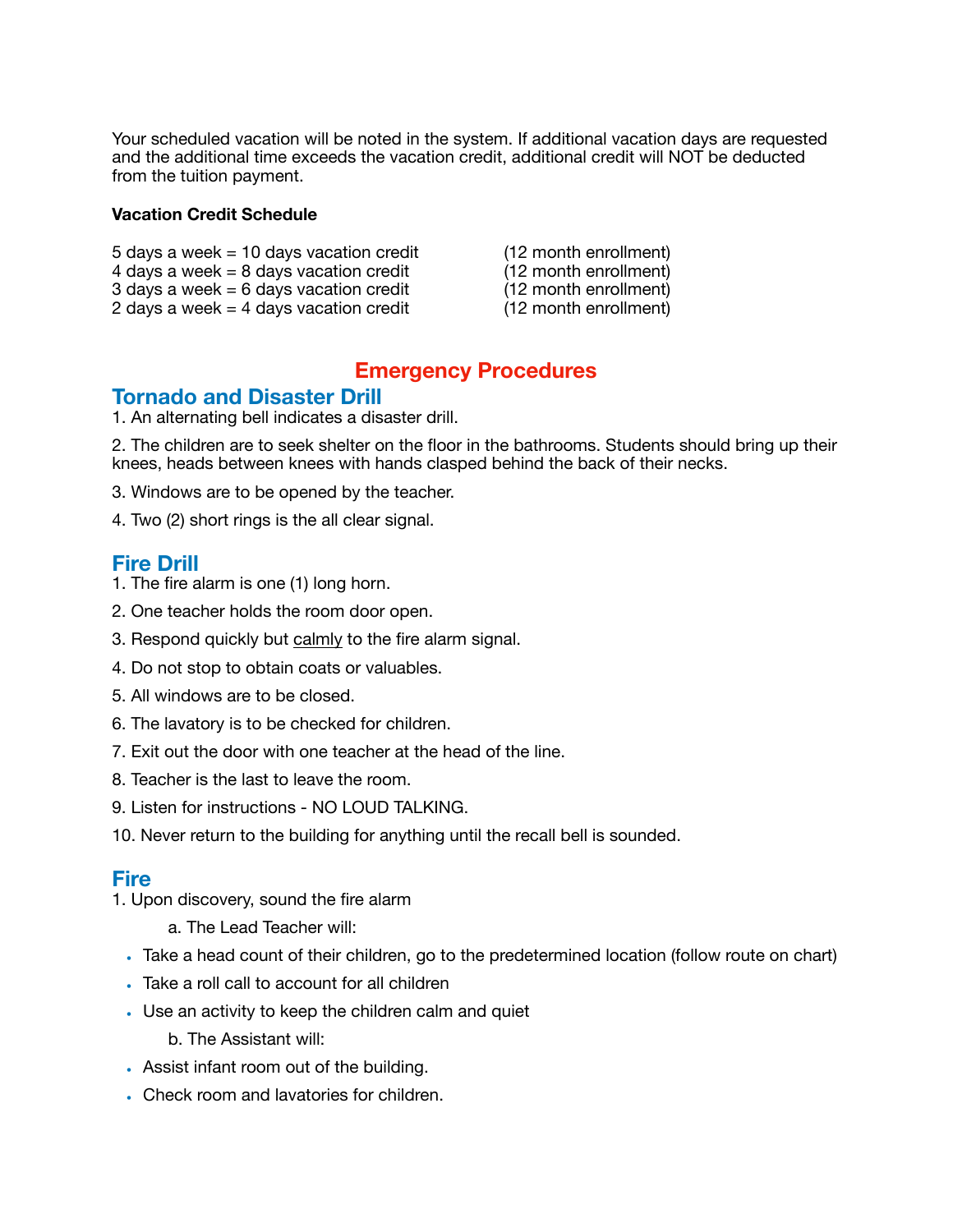- **•** Report area clear to Director or Office Personnel.
- **•** Proceed to predetermined location and help Lead Teacher with children.

c. Director or Office Personnel will:

- **•** Check all areas not assigned to Assistants.
- **•** Make sure all Assistants have checked in before leaving the building.
- **•** Take emergency cards and proceed to the predetermined location.
- **•** Wait for the all-clear signal.

# **Tornado**

1. Sound alarm

- a. The Lead Teacher will:
- **•** Take a head count of their children, go to the predetermined location.
- **•** Use activities to keep the children calm and quiet.
	- b. The Assistant will:
- **•** Check room and lavatories for children
- **•** Open doors and windows upon leaving
- **•** Report area clear to the Director of Office Personnel.
- **•** Proceed to the predetermined location and assist teacher with children.
	- c. Director or Office Personnel will:
- **•** Check all areas not assigned to an Assistant.
- **•** Make sure all Assistants have checked in.
- **•** Take emergency cards and communication device to the predetermined location and monitor weather.

### **Gas Leak**

If a gas leak is detected in or near the building, evacuate immediately according to the Fire emergency procedures. Once evacuated, the Director or Office Personnel will contact the Gas Company to determine if the staff and children need to go to the relocation site.

# **Water Main Break or Outage**

The facility must close. The Director/ Office Personnel along with emergency responders will determine if the facility needs to be evacuated or if the children can remain in the building until parents can pick up their children. In case of an evacuation, follow the procedures for a power outage.

# **Winter Storm**

Should a storm occur or be predicted while the children are present, the Director/ Office Personnel will determine if the facility can stay open or if it must close. If the facility must close, parents will be contacted for them to pick up their child/ children. The staff will then contact the parents with children scheduled to arrive and inform them that the school is closed.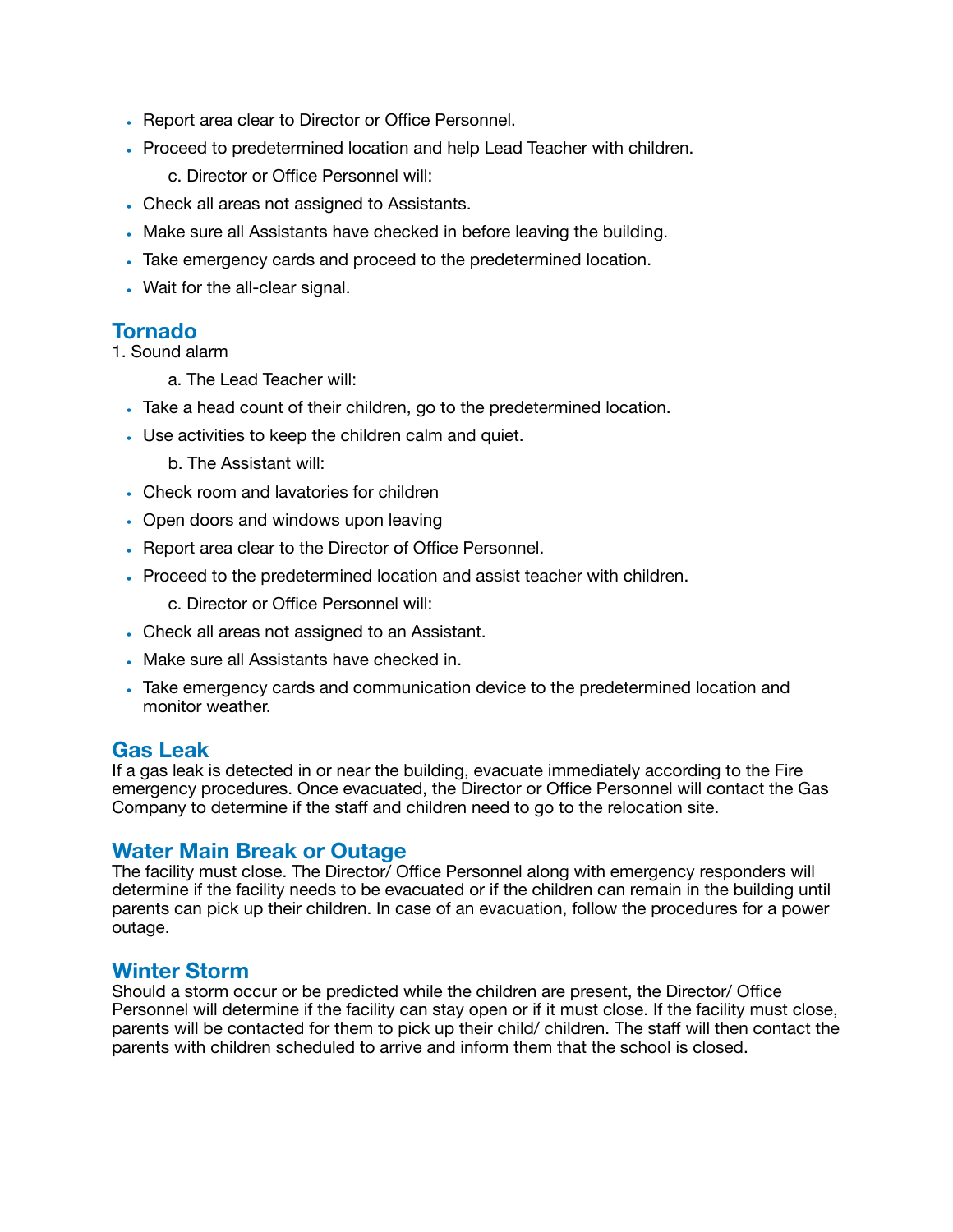If the storm occurs or is predicted BEFORE the school opens, the Director/ Office Personnel will contact the local news stations to issue a school closing listed under Island Kiddie Kampus.

### **Power Outage**

If there is a power outage, the Director/ Office Personnel will determine if it is simply a circuit breaker, if not then the power company will be notified. If compliance with the licensing rules cannot be maintained such as temperature, visibility of the children, etc. the facility will be closed. Staff will contact the parents of the children in attendance to inform them to pick up their children. Parents who have not arrived yet will be notified of the closing. Teachers will account for their children and keep them clam until the parents have arrived. If at any time it is determined that the building is unsafe the fire evacuation procedure will be followed.

### **Earthquake**

The Director/ Office Personnel will determine if it is safe to shelter-in-place or evacuate the children to the predetermined shelter area. If evacuation is necessary, local law enforcement will escort the group to the shelter area. Staff will call all parents and inform them where to pick up their child/ children.

# **Hazardous Materials**

The Director/ Office Personnel will determine if is safer to shelter-in-place or evacuate the facility and relocate to the shelter area. If evacuation is necessary, local law enforcement will escort the group to the shelter area. Parents will be notified of where to pick up their child/ children.

# **Civil Unrest**

Local law enforcement will be contacted immediately and will determine if it is safer to shelterin-place or evacuate the children to the predetermined shelter area. Parents will immediately be contacted to inform them of where they need to pick up their children.

# **Life Threatening Situation/ Non-Life Threatening Situation**

A staff member who is not administering First Aid and/or CPR will call 911 and then the parents. If the parents cannot be reached, the order in which emergency contacts listed on the emergency contact card will be followed. The effected child will be taken to the nearest hospital accompanied by the Director/ Office Personnel and the staff member who was administering First Aid/ CPR.

If the parents of the effected child wish the child to be transported to a different hospital, the parents must agree to pay the cost of the private ambulance.

An Incident Report will be filled out in triplicate; one copy will stay at the school, another given to the parents and the third taken to the hospital.

# **Non-Emergency Situation/ Incident**

A staff member who is not administering First Aid will contact the parents to come and decide what want to do. If the parents cannot be contacted, the order of emergency contacts will be contacted in the order in which they are listed on the emergency contact card. An Incident Report will be filled out in duplicate. One copy is for the parents and the other will be kept at the school.

# **Relocation Plan**

If the emergency is limited to the facility, staff and children will be moved to the designated assembly area which is a minimum of fifty (50) feet from the building.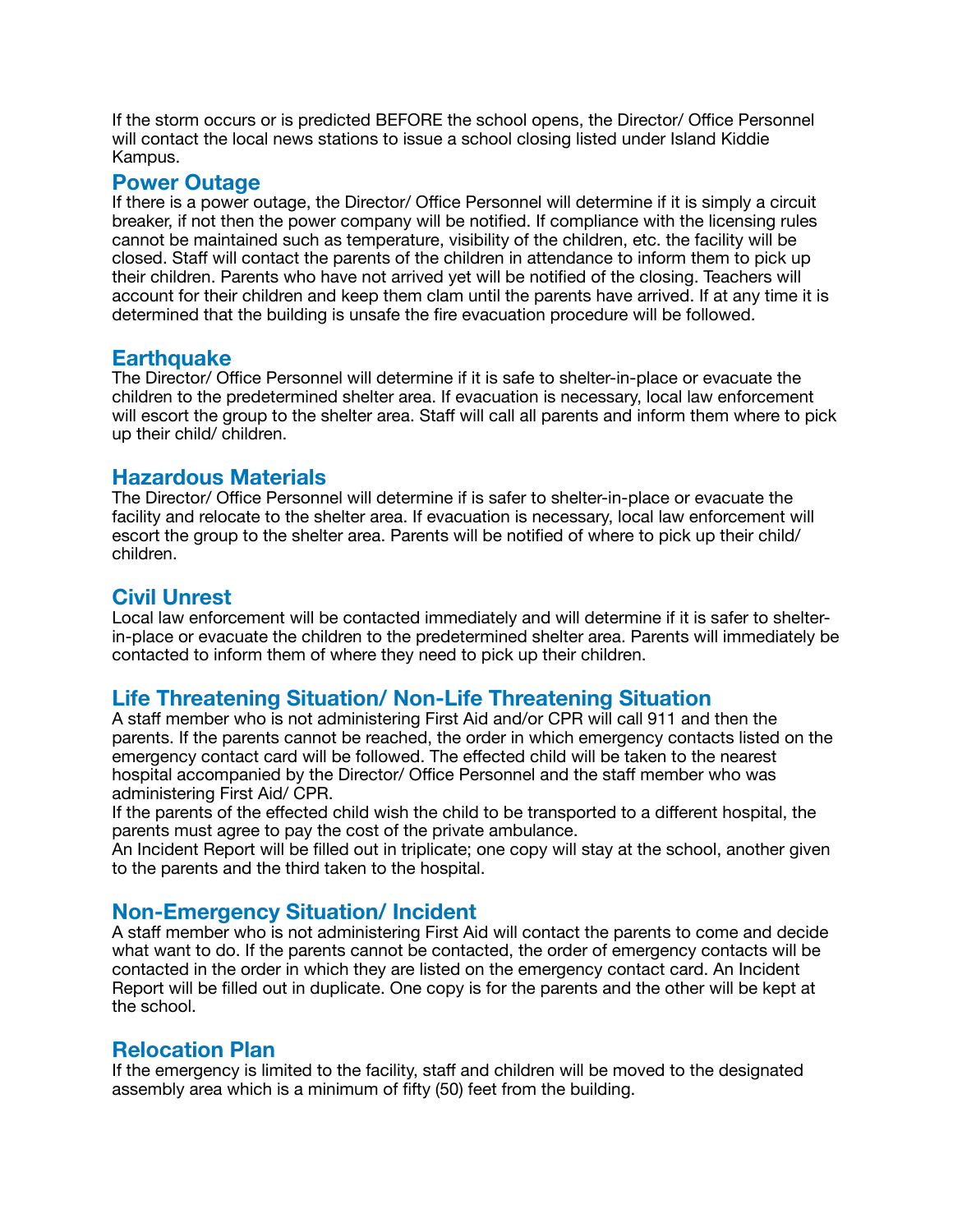If an evacuation is necessary, Emergency Personnel (police, fire, hazmat, etc.) will direct and escort staff and children to the predetermined relocation site which is at least two (2) miles from the center. The Director/ Office Personnel will ensure that a notice of the relocation is posted on the entry to the school which will include contact information. Staff will notify of where to pick up their child/ children.

In any evacuation, all children and staff will be accounted for at the start and upon arrival at the relocation site. Any injuries to staff or children will be noted. These will be cared for as soon as time permits.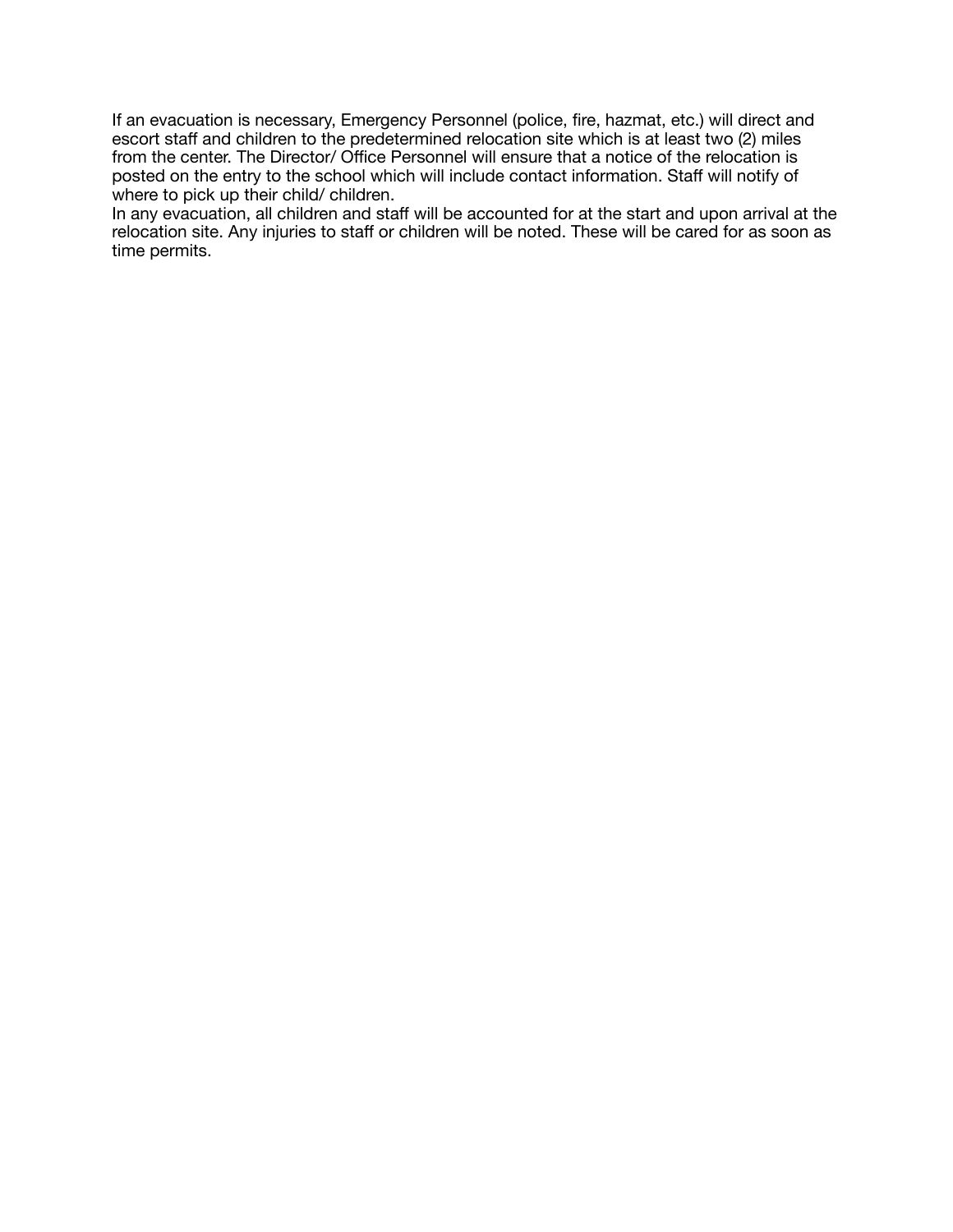### **Billing Procedures**

The total number of days that your child/ children is/are scheduled to attend is multiplied by the daily rate as per each child's age. This gives us the total tuition amount. The total tuition amount is divided by the number of months each child is scheduled to attend. This gives us the monthly tuition amount.

Here is an example (this has 2020/ 2021 charges)

A toddler is attending fifty (50) days at a rate of \$202.00 per week or \$40.40 per day. (Five (5) days a week, nine (9) hours a day) this equals \$2020.00 The fifty (50) days are over a four (4) month period so we divide \$2020.00 by four (4) which equals \$505.00 a month.

# **How DHS Works this is very important to understand if applicable**

What the State pays breaks down to this:

The State pays \$5.00 per unit (hour) for children ages infant to two and a half years old. The State pays \$3.75 per unit (hour) for children 2.5 to 12 years old.

On a DHS statement it may say the State will cover 100% of **units** (hours). This does not cover 100% of tuition.

On a DHS statement it may say it will cover 20 **units** (hours). This does not cover 100% of tuition.

Here is an example: (these are not actual school charge amounts)

An infant is attending school for **20 hours (units)** a week. The State will cover **100%** of **\$5.00 per unit (hour)** The school "charges" \$6.00 per hour.

The school charges you for 20 hours a week at \$6.00 an hour which equals \$120.00 a week. The State covers **100%** of **20 units (hours)** at **\$5.00 per unit (hour)** equalling \$100.00 a week.

\$120.00 subtract \$100.00 equals a \$20.00 remaining balance.

#### **You are responsible for paying the remaining balance that is not covered by the State.**